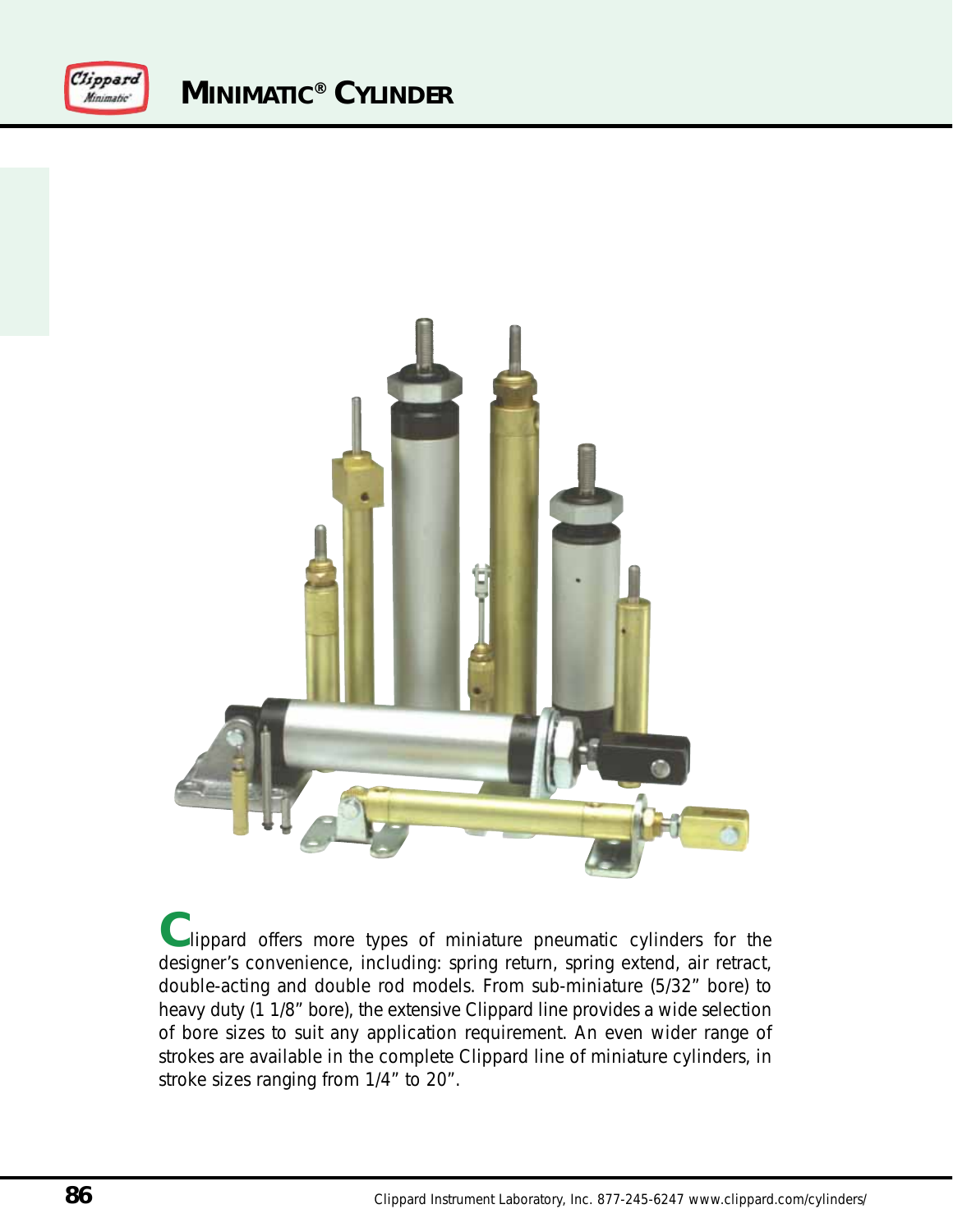**MINIMATIC® CYLINDER**



# **FEATURES**

• Rods are threaded and bonded to piston

- The original miniature pneumatic cylinder
- Buna-N "U"-cup rod seals for smooth leakproof operation
- Buna-N "U"-cup piston seals for full power, low friction and trouble-free performance
- 100% tested
- Pneumatic & hydraulic performance
- Sturdy, compact and long life
- Temperature range: 30° F to 180° F

The Clippard line offers numerous choices in the mounting of Clippard Minimatic® cylinders. The cylinders are provided in several types of mounting styles including plain end, stud mount, block

> mount, and clevis mount (male and female). In addition, a complementary line of mounting hardware, including brackets, male and female clevises and Clippard's Minimatic® super structures are available for almost any application.

Clippard cylinders are of original design, pioneered by the world's most experienced manufacturer of miniature pneumatic equipment. They are of the finest OEM quality, fully tested for outstanding performance and long life. Special steps in manufacture insure the high quality of Clippard cylinders. These include: ground, polished and roller burnished rods to protect seals and provide smooth

action; tube I.D. precision through "ballizing" with carbide precision balls; high precision screw machine parts manufacture, based on concentric design that lends itself to close tolerance machining. The reputation Clippard has earned in the field is a result of our policy to test every cylinder (100%) we manufacture.

# **Every Cylinder is 100% tested**

### **Cylinder Tubes:**

Machined from heavy wall, cold-drawn brass tubing; ballized internally for precise size, fine finish and low seal friction; 1 1/8" bore: hard coat aluminum

### **Piston Rods:**

Except where otherwise specified, all rods are stainless steel, ground, polished and roller burnished for long seal life, low friction and smooth action

### **Pistons:**

Brass in all models except aluminum in 7/8" bore single acting series

### **Springs:**

Stainless steel for long life and resistance to corrosion **Seals:**

Buna-N compound, impervious to a wide range of hydraulic fluids, liquids, and gases; rod seals replaceable on models where applicable; piston seals replaceable only on threaded construction models

### **Bumpers:**

Resilient bumpers of Buna-N or polyurethane absorb shock, increase life and reduce noise level

### **Finish:**

All external brass parts are "bright-dipped" to resist corrosion and preserve finished appearance; 1 1/8" bore: hard coated aluminum with black oxide steel heads

### **Did you know...**

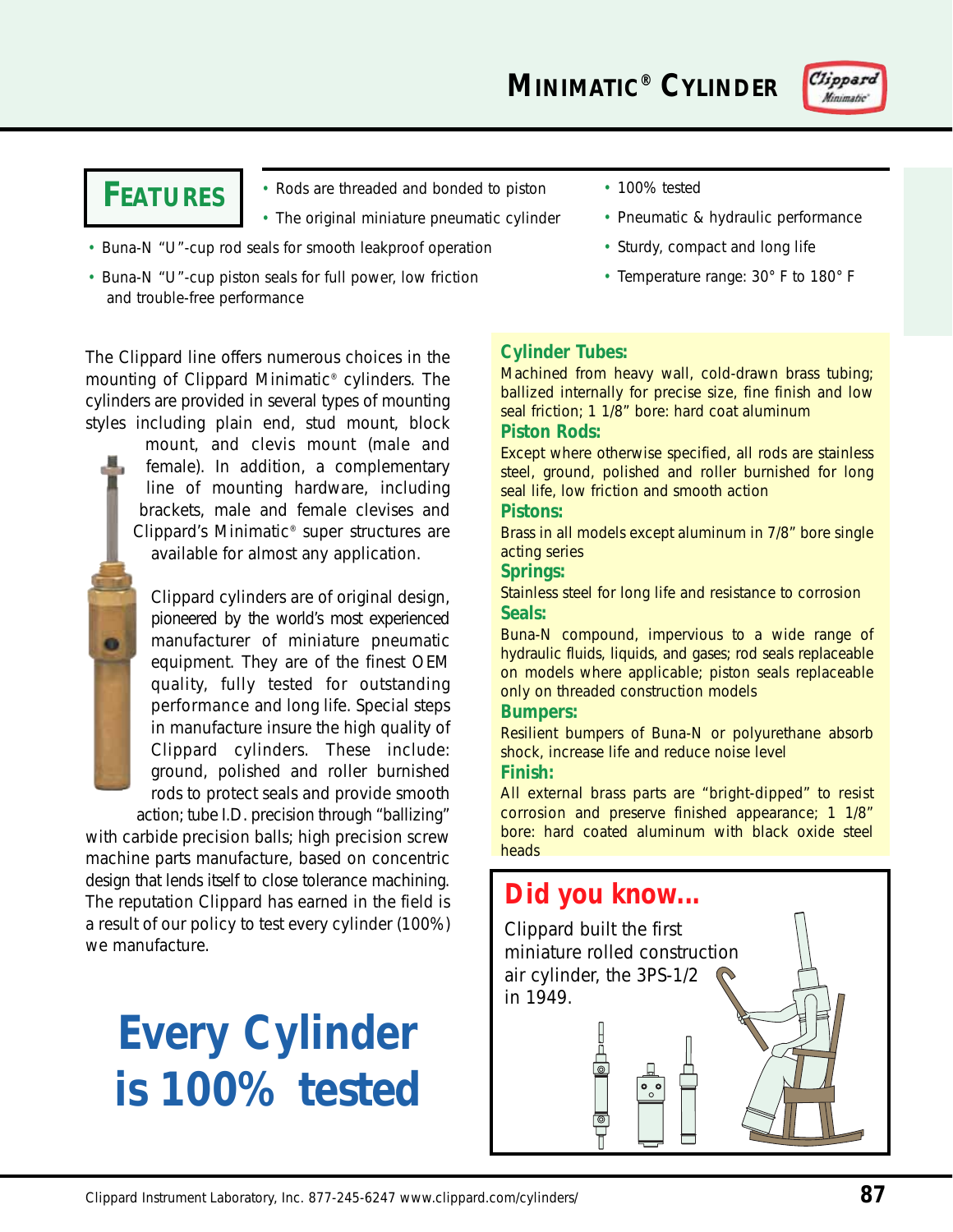

| <b>Minimatic</b> <sup>®</sup><br><b>Cylinders</b> | pg.                | <b>Engineering Data</b> |                 |                                    | <b>Design Features</b> |              |             |            |                      |                              |                                                                                                                                                                               |
|---------------------------------------------------|--------------------|-------------------------|-----------------|------------------------------------|------------------------|--------------|-------------|------------|----------------------|------------------------------|-------------------------------------------------------------------------------------------------------------------------------------------------------------------------------|
|                                                   |                    | Medium                  | Force<br>Factor | Rec. Max.<br>Working Pres.         | Piston<br>Seals        | Rod<br>Seals | Rod<br>Dia. | Rod<br>End | Ports<br>Tapped      | Construction                 | <b>Remarks</b>                                                                                                                                                                |
| 5/32" Bore<br>Spring Return                       | 89                 | Air                     | 0.02            | 150 psig                           | U-Cup                  |              | 0.062"      | Plain      | #10-32<br>#3-56      | Rolled or<br>Welded          | 45° Tapered rod end on SM-2<br>Spring force extend- 2 oz.<br>Spring force compressed- 5 oz.                                                                                   |
| $1/4$ " Bore<br>6.35 mm<br>Spring Return          | 89                 | Air                     | 0.05            | 125 psig                           | U-Cup                  |              | 0.135"      | Thd.       | #10-32               | Rolled                       | Spring force extend- 6 oz.<br>Spring force compressed-10 oz.                                                                                                                  |
| $3/8$ " Bore<br>Spring Return                     | 90                 | Air                     | 0.10            | 125 psig                           | U-Cup                  |              | 3/16"       | Plain      | $#10-32$             | <b>RF Silver</b><br>Soldered | Model 3PS-1/2 is rolled construction<br>with non-rotating thd. brass rod,<br>others; non-thd. stainless steel<br>Spring force extend-12 oz.<br>Spring force compressed-30 oz. |
| $3/8$ " Bore<br>Double Acting                     | 91                 | Air &<br>Hyd.           | 0.10            | 125 psig-Air                       | U-Cup                  | Vee<br>Ring  | 1/8"        | Plain      | #10-32               | <b>RF Silver</b><br>Soldered |                                                                                                                                                                               |
| $3/8$ " Bore<br>Spring Extend<br>Air Retract      | 90                 | Air                     | 0.10            | 125 psig                           | U-Cup                  |              | 1/8"        | Thd.       | #10-32               | RF Silver<br>Soldered        | Min. of 14 psig to retract<br>Spring force extend- 12 oz.<br>Spring force compressed- 30 oz.                                                                                  |
| 9/16" Bore<br>Spring Return                       | 92                 | Air                     | 0.22            | 125 psig                           | U-Cup                  |              | 3/16"       | Plain      | #10-32               | RF Silver<br>Soldered        | 9PS-3/4 & 9SS-3/4 have non-<br>rotating, thd., stainless steel rods,<br>others; non-thd., stainless steel<br>Spring force extend-1.6 oz.<br>Spring force compressed- 3.7 oz.  |
| 9/16" Bore<br>Double Acting                       | 92                 | Air &<br>Hyd.           | 0.22            | 125 psig-Air                       | U-Cup                  | Vee<br>Ring  | 3/16''      | Plain      | #10-32               | <b>RF Silver</b><br>Soldered |                                                                                                                                                                               |
| 9/16" Bore<br>Spring Extend<br>Air Retract        | 92                 | Air                     | 0.22            | 250 psig                           | U-Cup                  | Vee<br>Ring  | 1/4''       | Thd.       | #10-32               | Threaded                     | Min. of 19 psig to retract<br>Spring force extend- 2 lb.<br>Spring force compressed- 4 lb.                                                                                    |
| 9/16" Bore<br>Heavy Duty<br>Spring Return         | 94                 | Air                     | 0.20            | 250 psig                           | $U$ -Cup               |              | 1/4"        | Thd.       | 1/16''<br><b>NPT</b> | Threaded                     | Spring force extend- 2 lb.<br>Spring force compressed- 4 lb.                                                                                                                  |
| 9/16" Bore<br><b>Heavy Duty</b><br>Double Acting  | 95<br>$\star\star$ | Air &                   | 0.20<br>Hyd.    | 250 psig-Air<br>1000 psig-Hyd.     | $T -$<br>Ring          | Vee<br>Ring  | 1/4"        | Thd.       | 1/16"<br><b>NPT</b>  | Threaded                     |                                                                                                                                                                               |
| $7/8$ " Bore<br>Spring Return                     | 96                 | Air                     | 0.60            | 250 psig                           | U-Cup                  |              | 1/4"        | Thd.       | 1/8"<br><b>NPT</b>   | Threaded                     | Sintered bronze rod bushing<br>Spring force extend- 7 lb.<br>Spring force compressed- 12 lb.                                                                                  |
| $7/8$ " Bore<br>Double Acting                     | 97                 | Air &<br>Hyd.           | 0.60            | 250 psig-Air<br>1000 psig-Hyd. $*$ | T-<br>Ring             | Vee<br>Ring  | 1/4"        | Thd.       | 1/8"<br><b>NPT</b>   | Threaded                     | Sintered bronze rod bushing                                                                                                                                                   |
| $7/8$ " Bore<br>Spring Extend<br>Air Retract      | 96                 | Air                     | 0.60            | 250 psig                           | U-Cup                  | Vee<br>Ring  | 1/4"        | Thd.       | 1/8"<br><b>NPT</b>   | Threaded                     | Min. of 23 psig to retract<br>Spring force extend- 7 lb.<br>Spring force compressed-12 lb.                                                                                    |
| 1-1/8" Bore<br>Double Acting                      | 99<br>**           | Air                     | 1.0             | 250 psig                           | U-Cup                  | Vee<br>Ring  | 3/8''       | Thd.       | 1/8"<br><b>NPT</b>   | Threaded                     | Sintered bronze rod bushing<br>Low friction - 2 psig to operate                                                                                                               |
| 1-1/8" Bore<br>Spring Return                      | 98                 | Air                     | 1.0             | 250 psig                           | U-Cup                  |              | 3/8''       | Thd.       | 1/8"<br><b>NPT</b>   | Threaded                     | Spring force extend-8 lb.<br>Spring force compressed-12 lb.                                                                                                                   |

#### **Quick Cylinder Computations:** Cylinder Force = Force Factor x Pressure

\*\*NOTE: Double rods also available in these models. Temperature: 30˚ F to +230˚ F

\*Consult factory for hydraulic applications

Displacement = Force Factor x Stroke (Force factor given in table above equals effective piston area)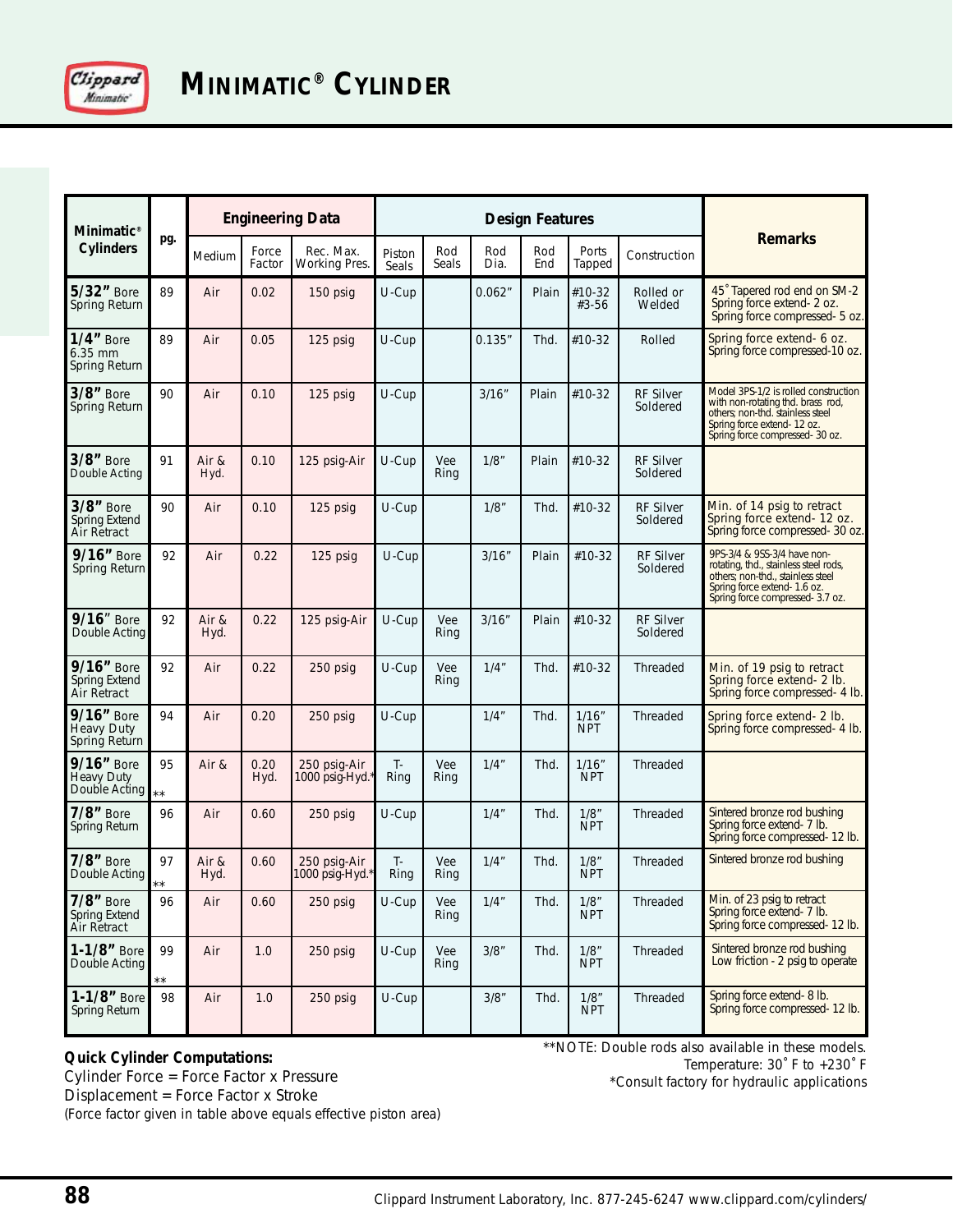## **SUB-MINIATURE MINIMATIC® CYLINDER**



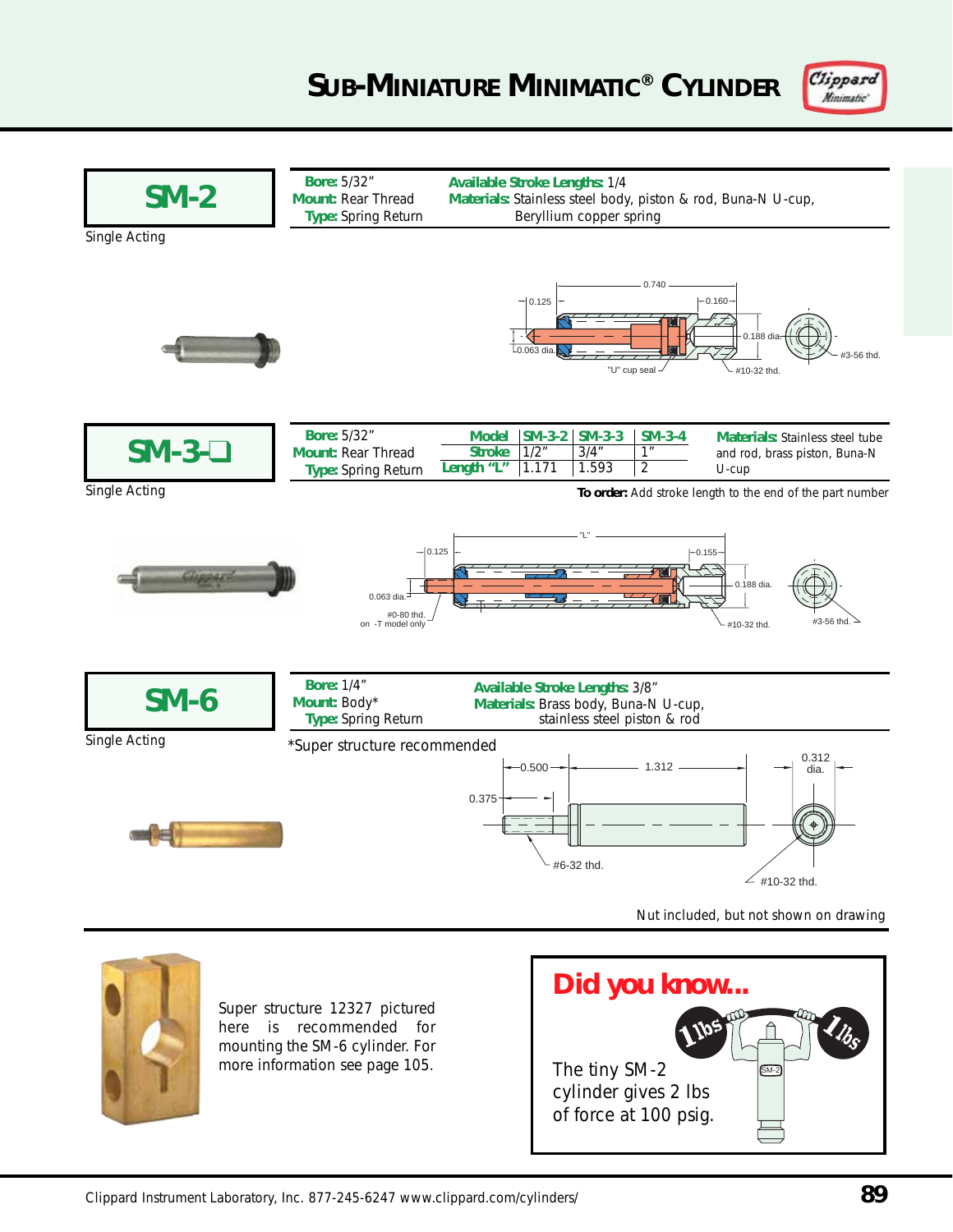

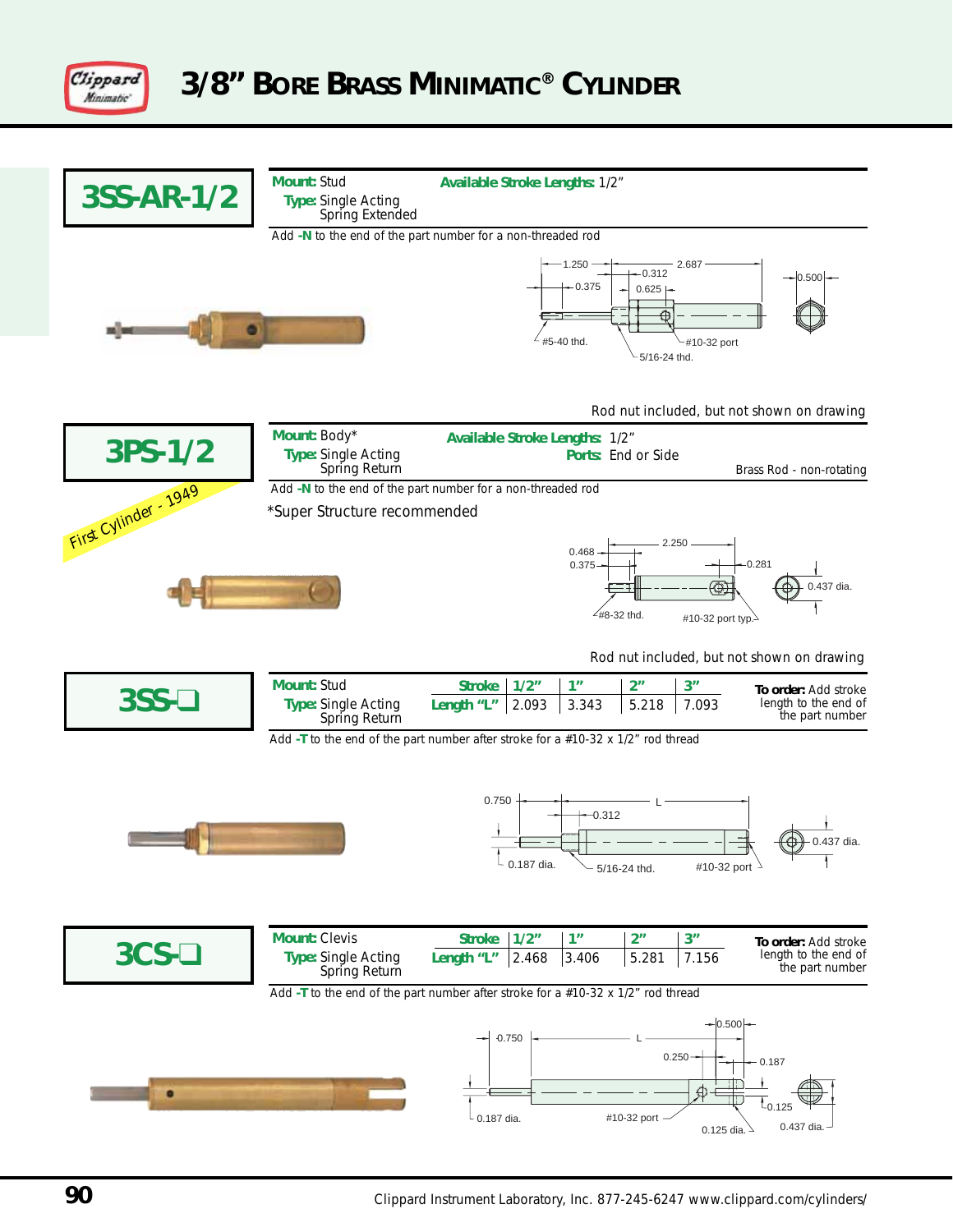

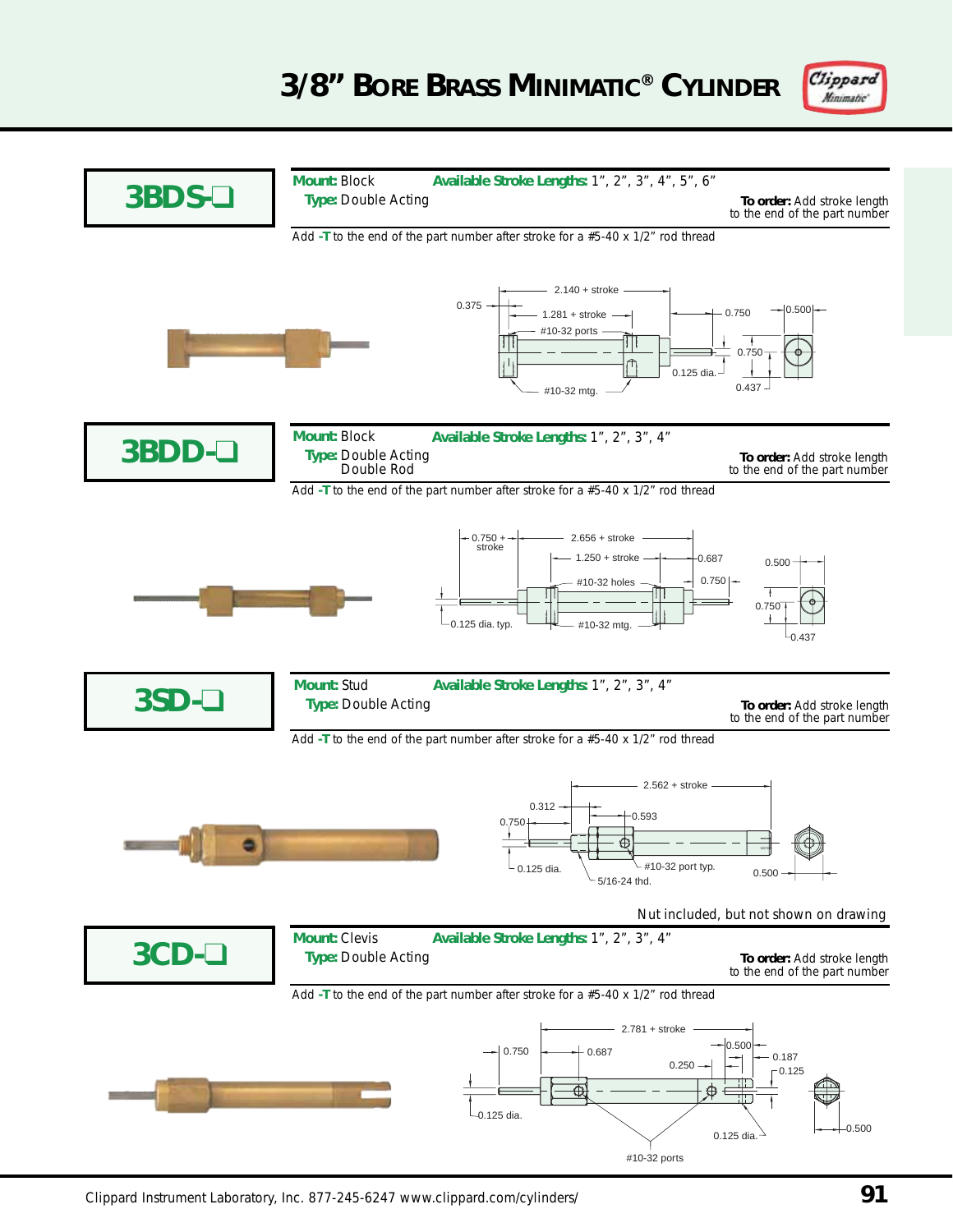

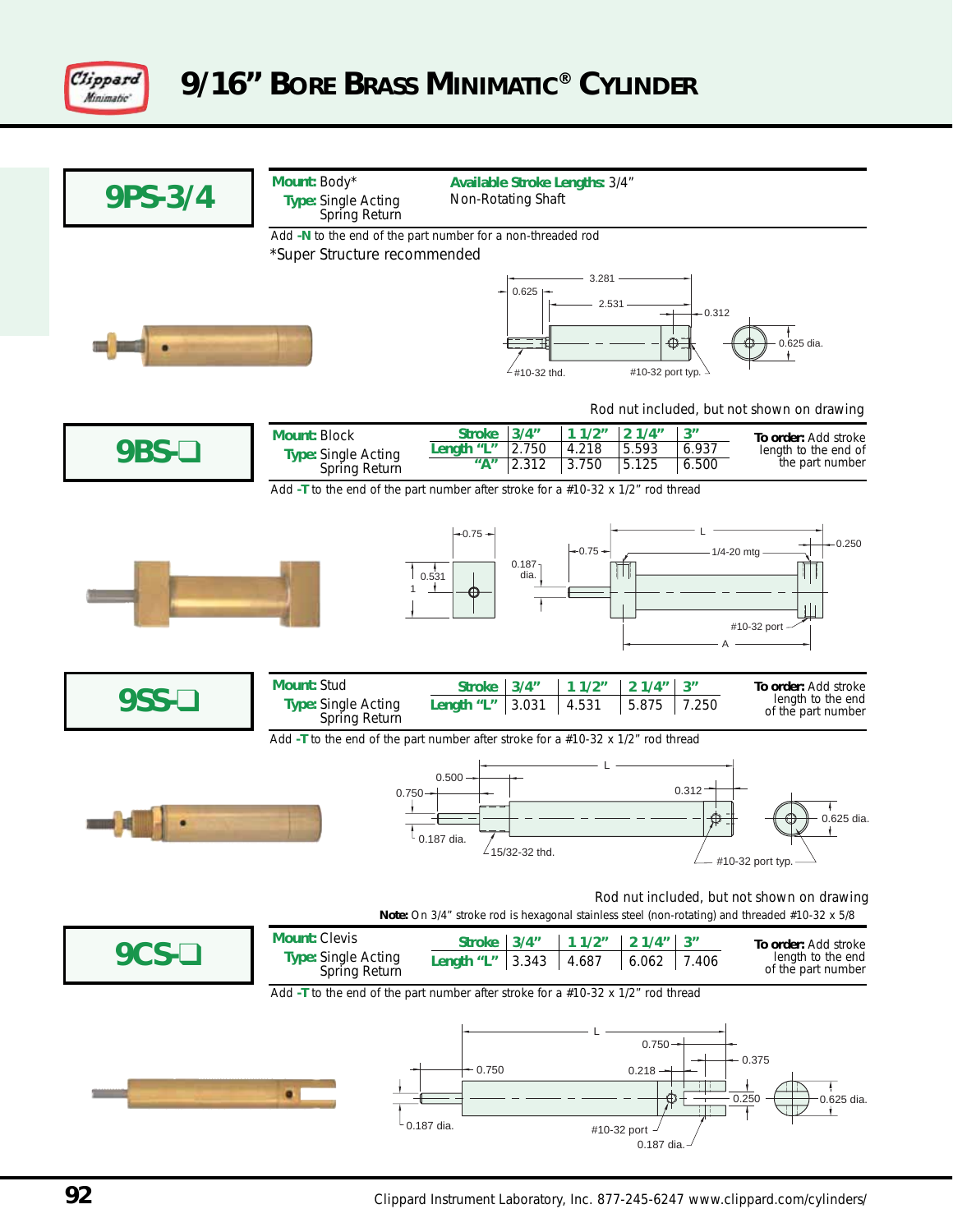

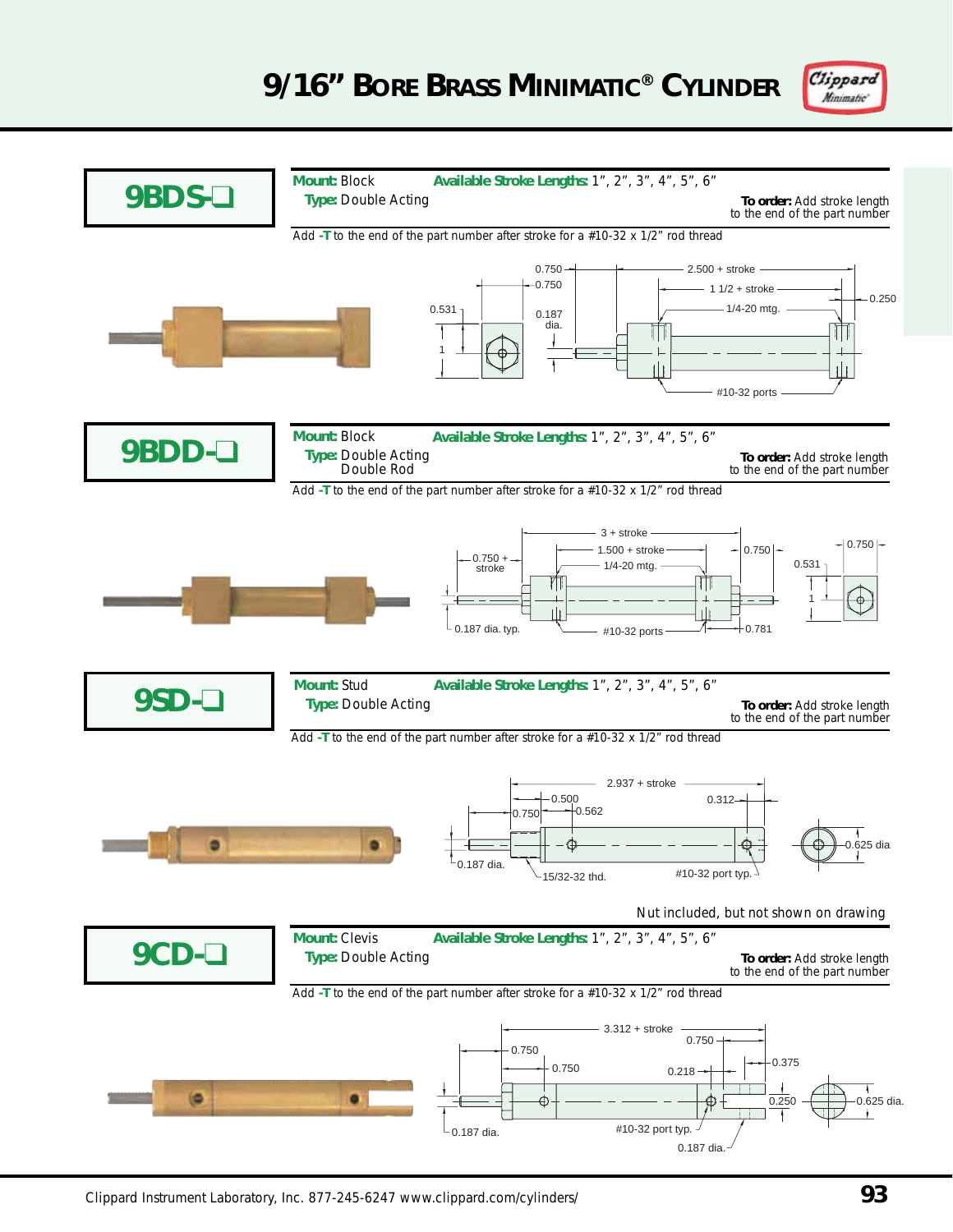

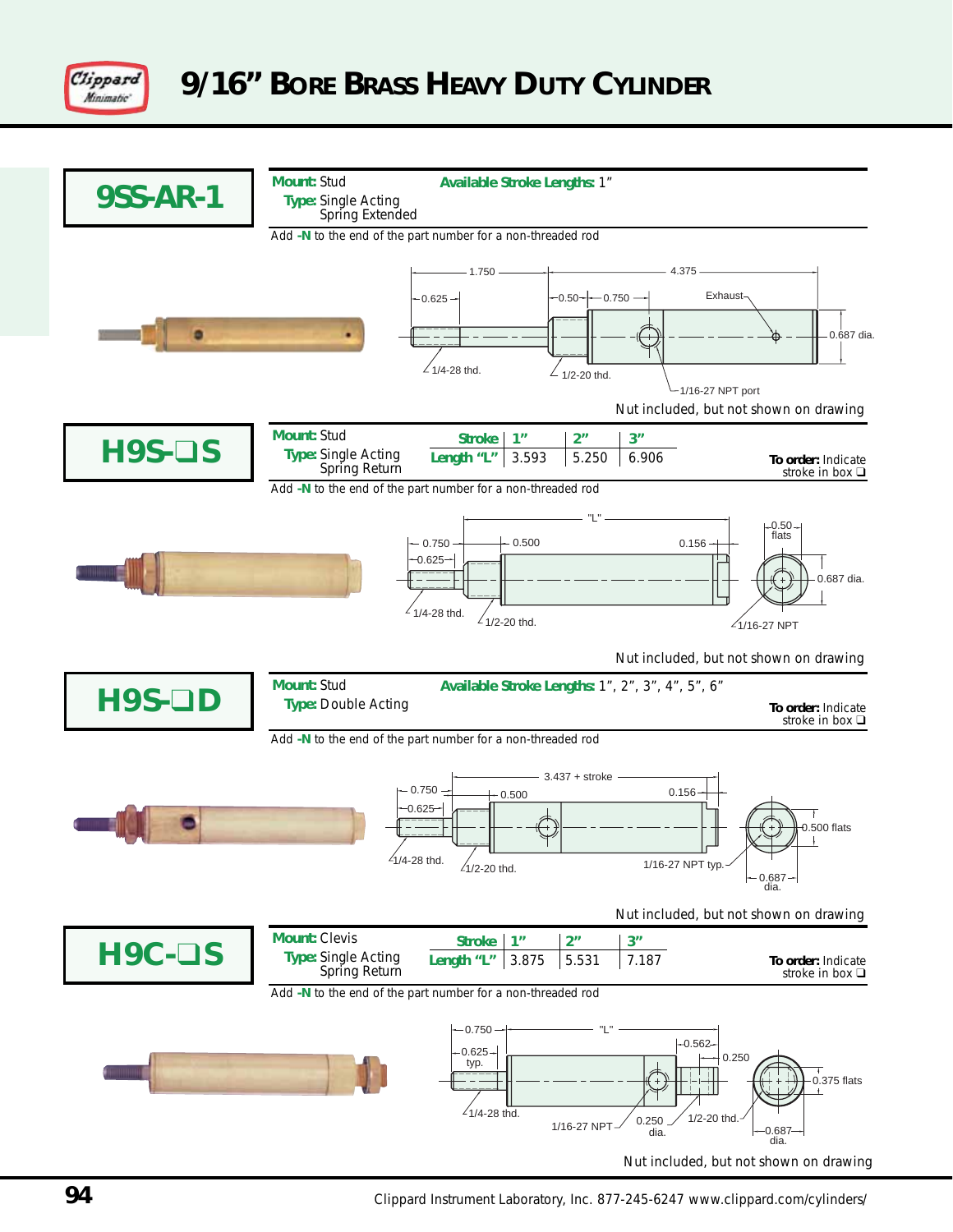# **9/16" BORE BRASS HEAVY DUTY CYLINDER**





Nuts included, but not shown on drawing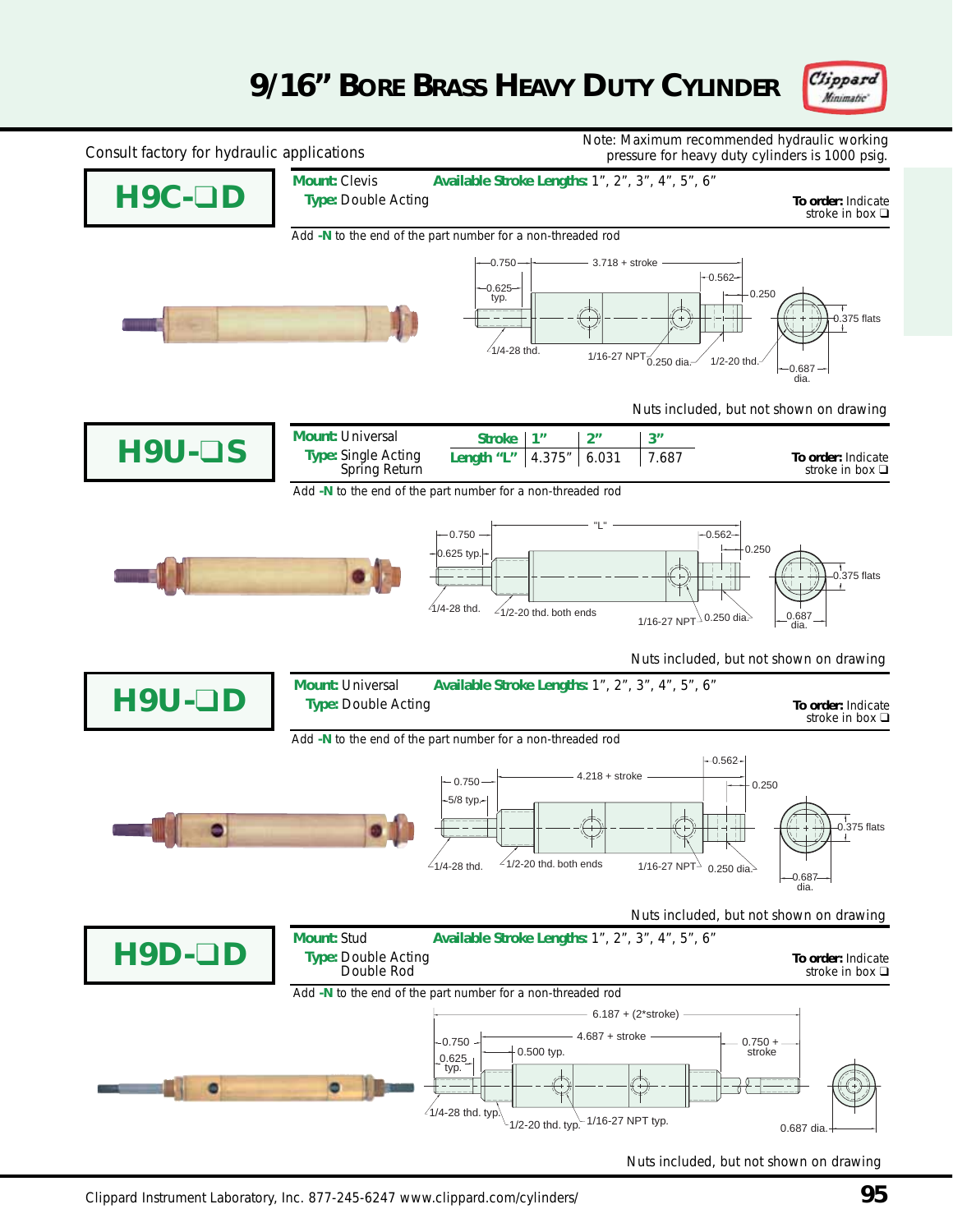

Consult factory for hydraulic applications

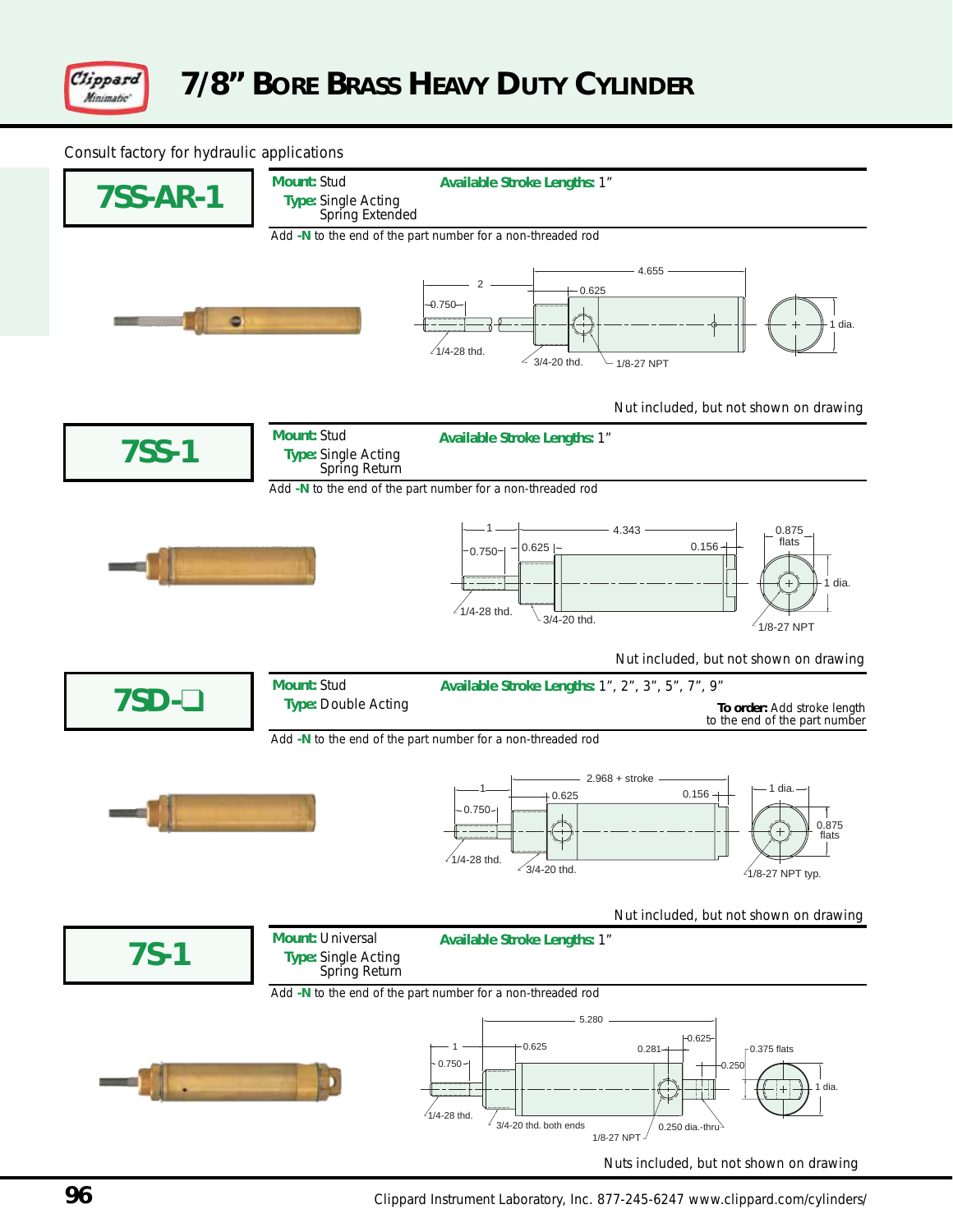# **7/8" BORE BRASS HEAVY DUTY CYLINDER**





Nut included, but not shown on drawing

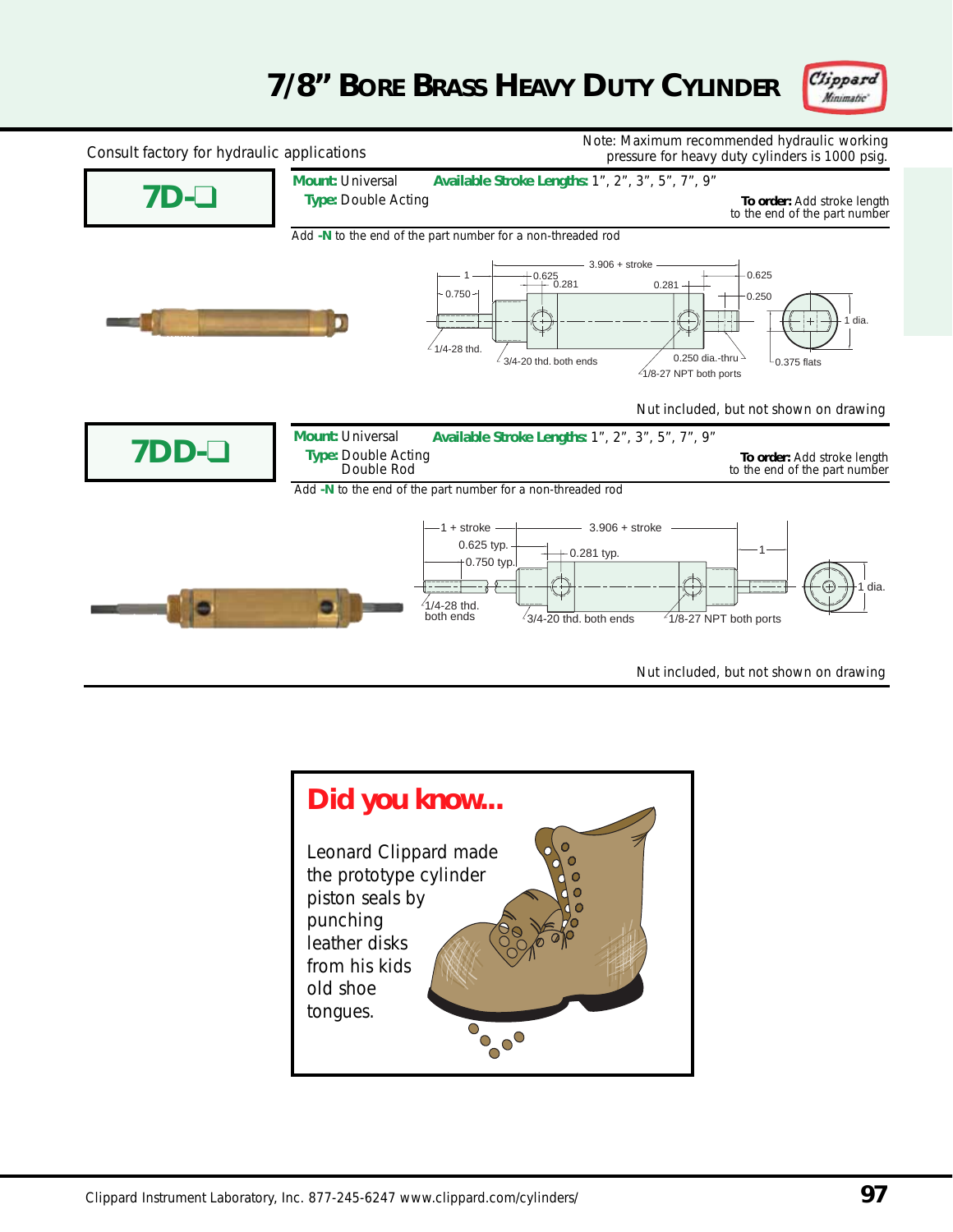

### **Features**

- Very low breakaway force allows for a consistent stroke speed (no sudden jumps)
- Hard-anodized aluminum body attractive, yet durable
- Force factor of 1 100 psig input provides 100 lbs. output force
- Available in many stroke lengths (even up to 8 ft. in special quantities!)
- Brass piston, stainless steel rod





**Mount:** Stud **Type:** Single Acting **Available Stroke Lengths:** 1"

Spring Return

Add **-N** to the end of the part number for a non-threaded rod





Nut included, but not shown on drawing



Nuts included, but not shown on drawing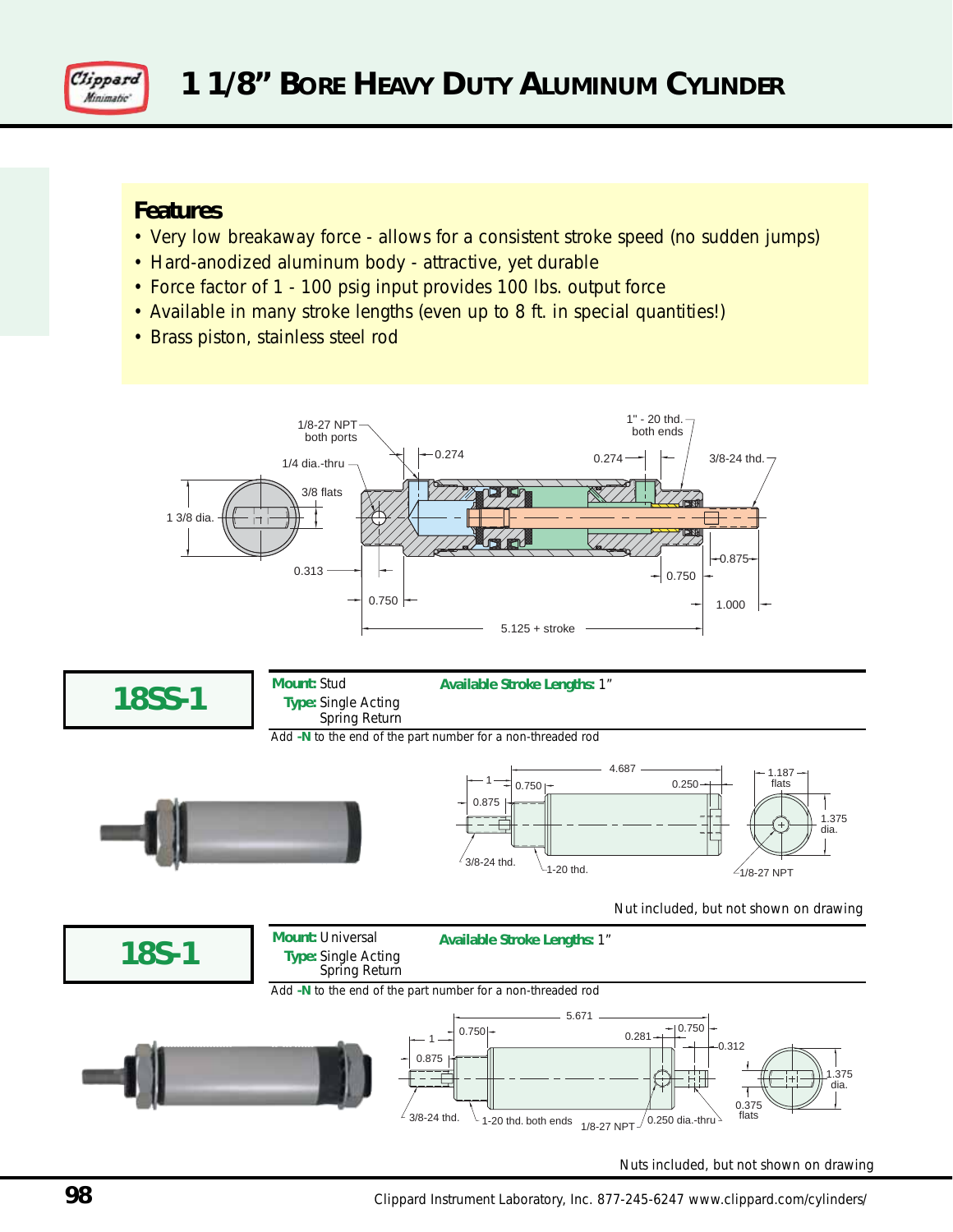

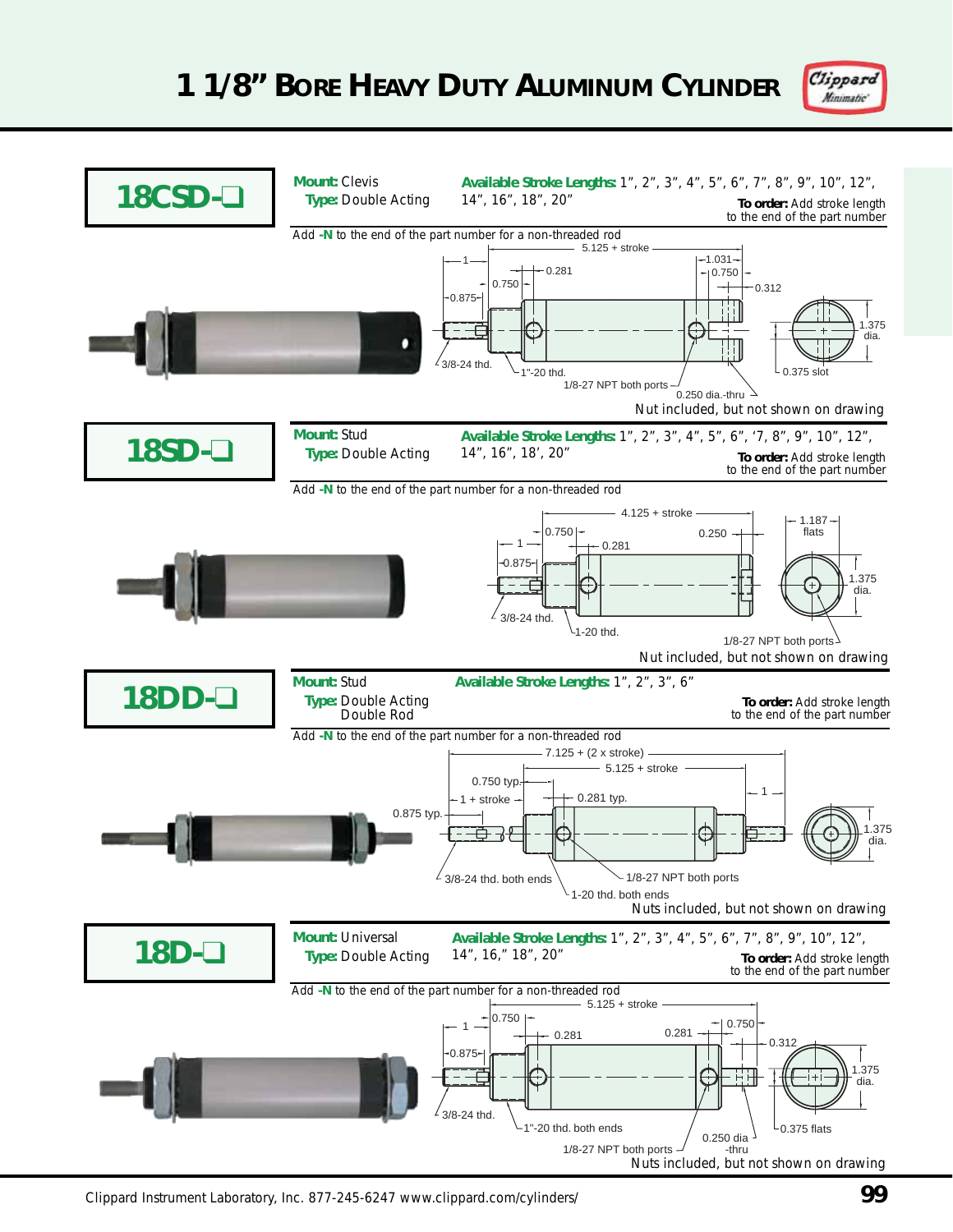

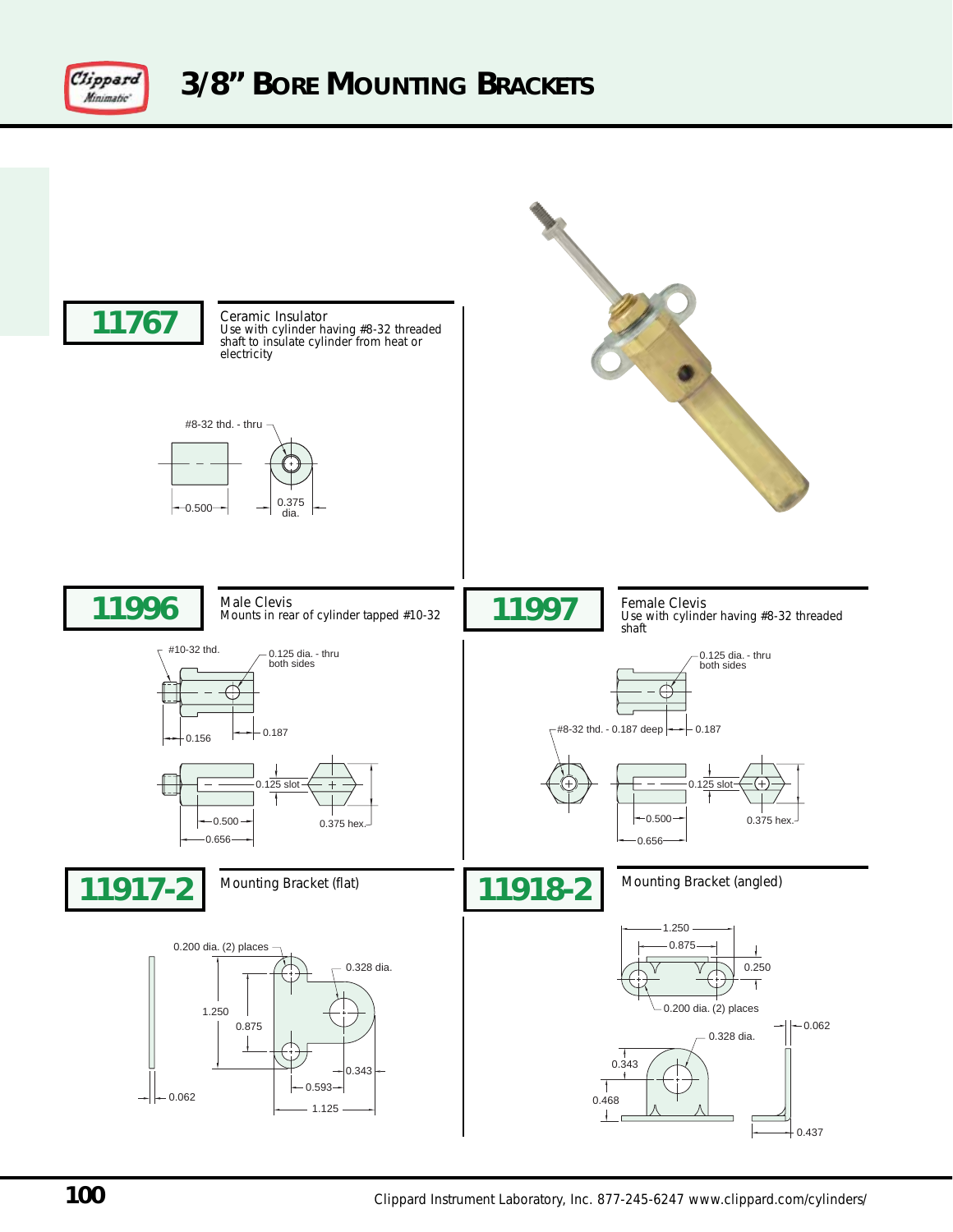

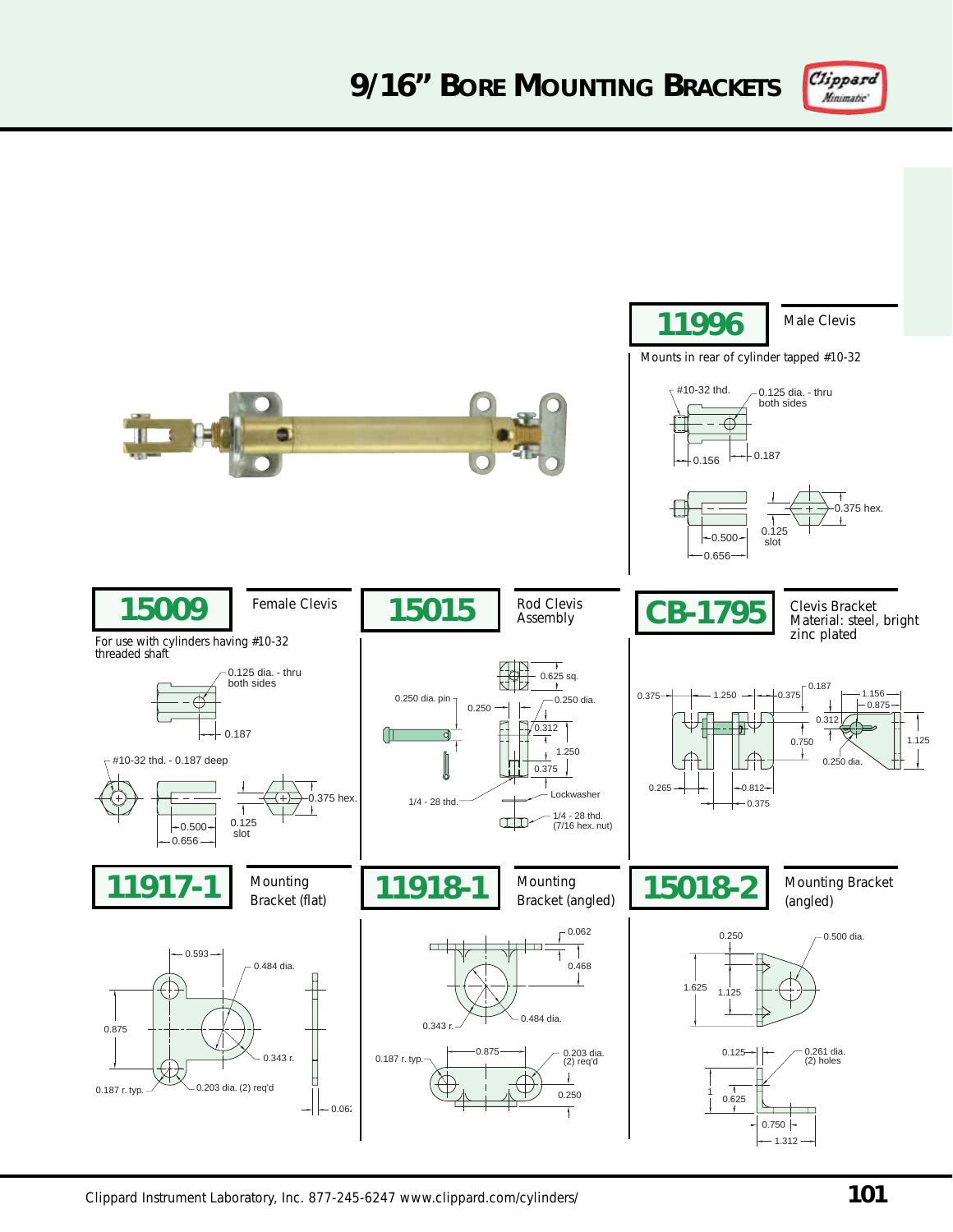



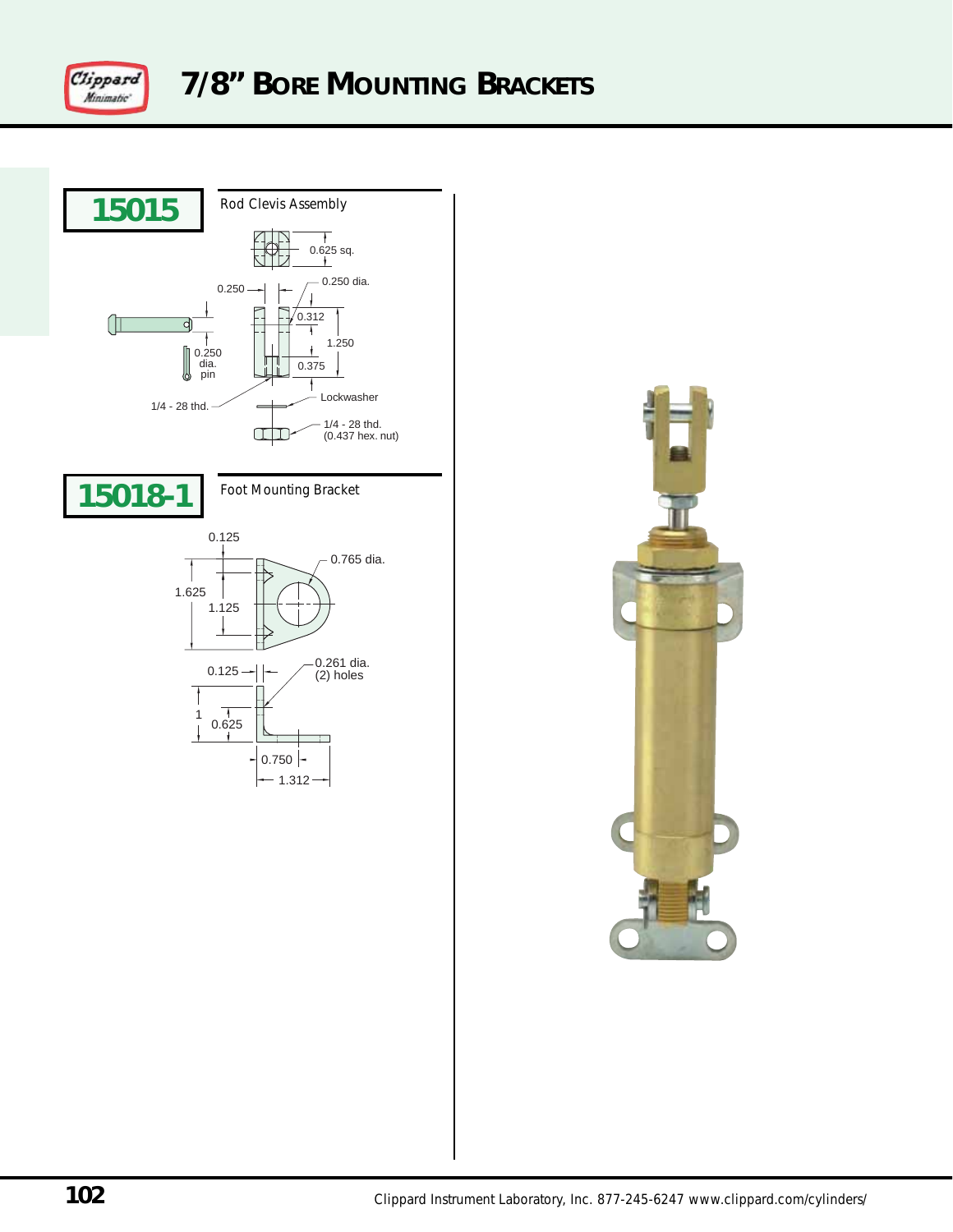# **1 1/8" BORE MOUNTING BRACKETS**



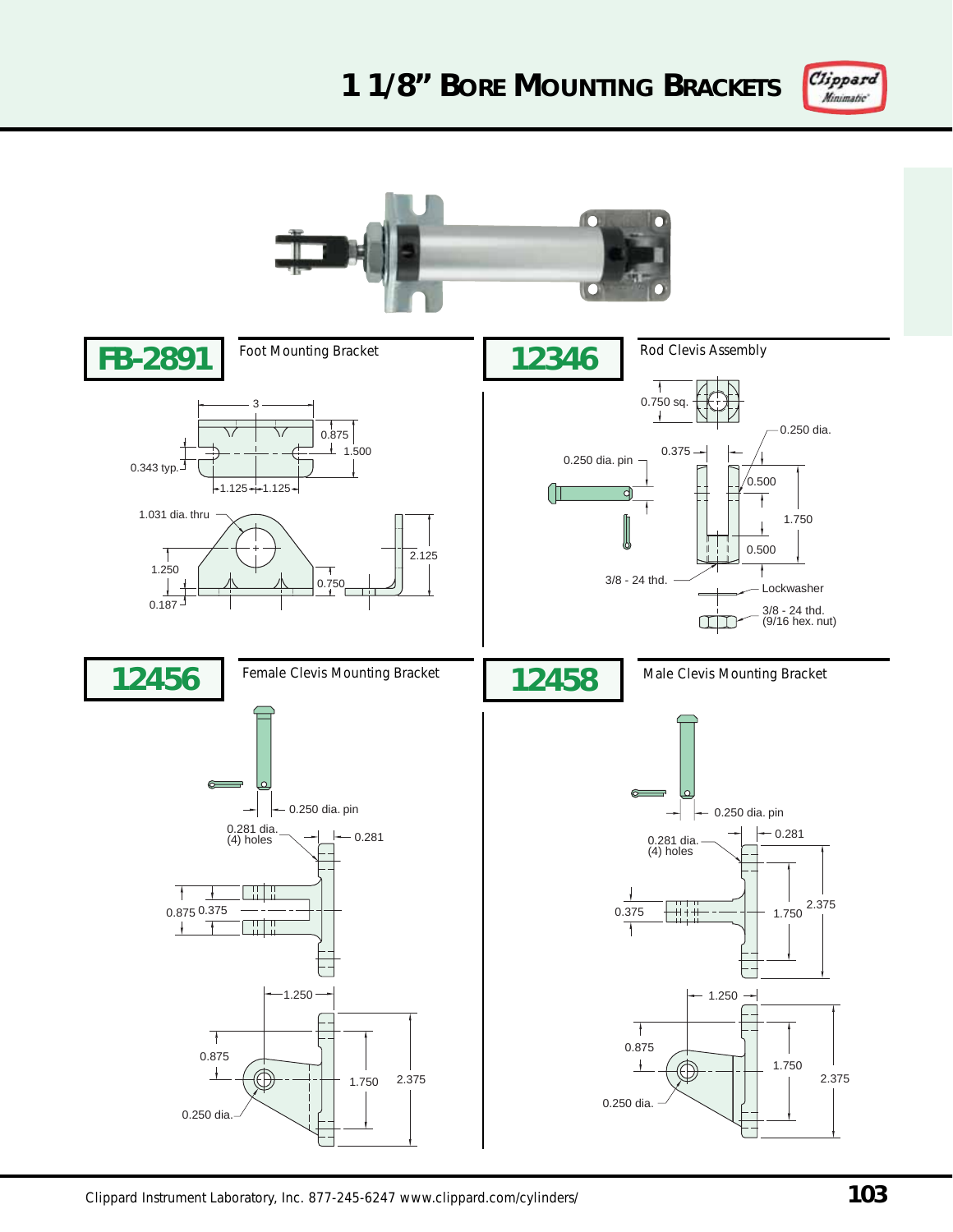

Here's a building block concept to speed construction of small equipment, fixtures, jigs and tooling. Machined steel blocks adapt to any position on the column and base. Offset extensions are provided through use of fixture and block mounting shafts of various lengths. Use of proper size brass slotted adapter permits mounting small bore cylinders or other parts. Column base is drilled for mounting. The Super Structure is extremely solid and secure, yet fully adjustable.

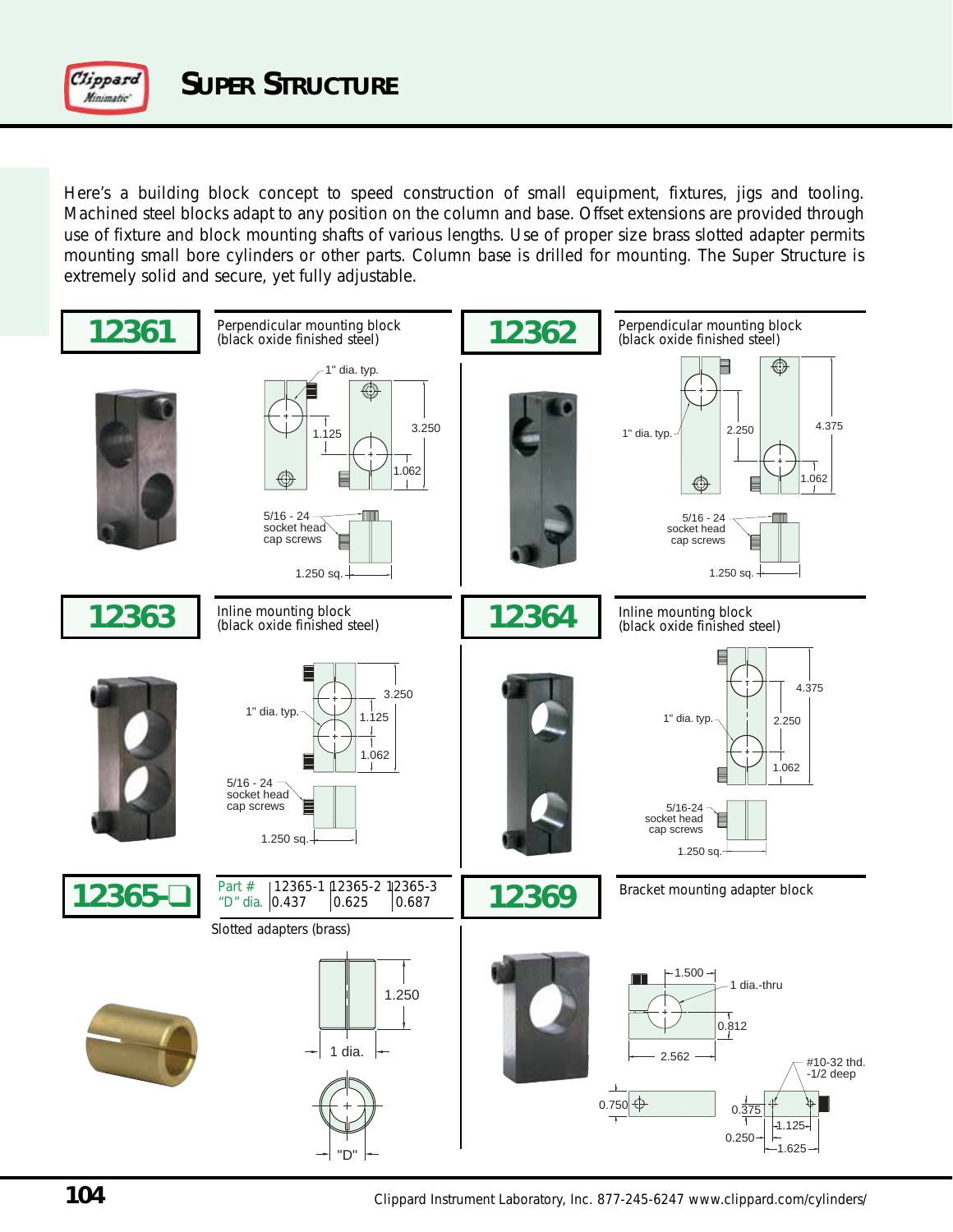**SQUEEZE BLOCKS**